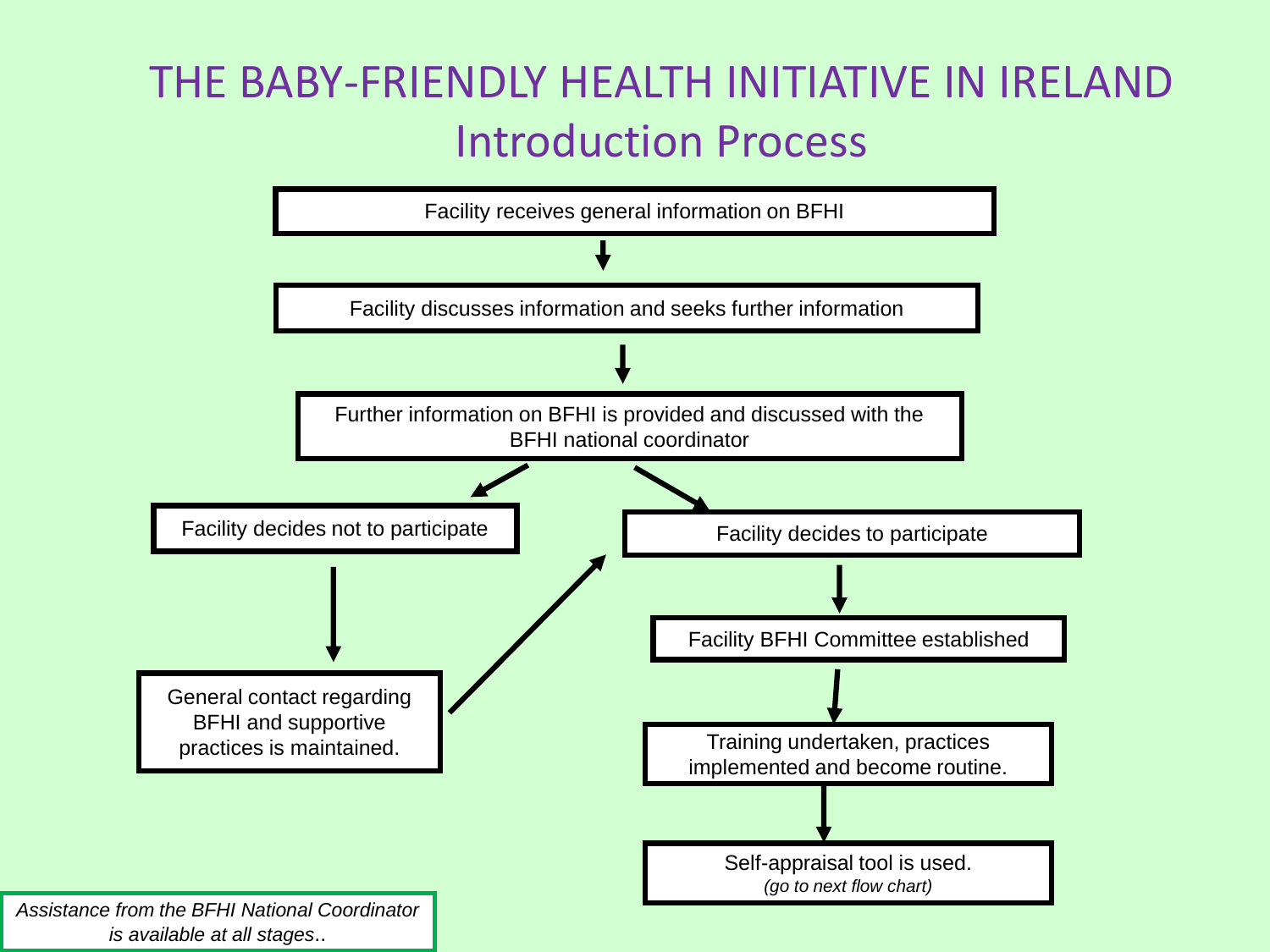## THE BABY-FRIENDLY HEALTH INITIATIVE IN IRELAND Designation Process

Facility appraises its own practices, studying the *Global Criteria,* using the *Self-Appraisal Tool* and carrying out audits*.*